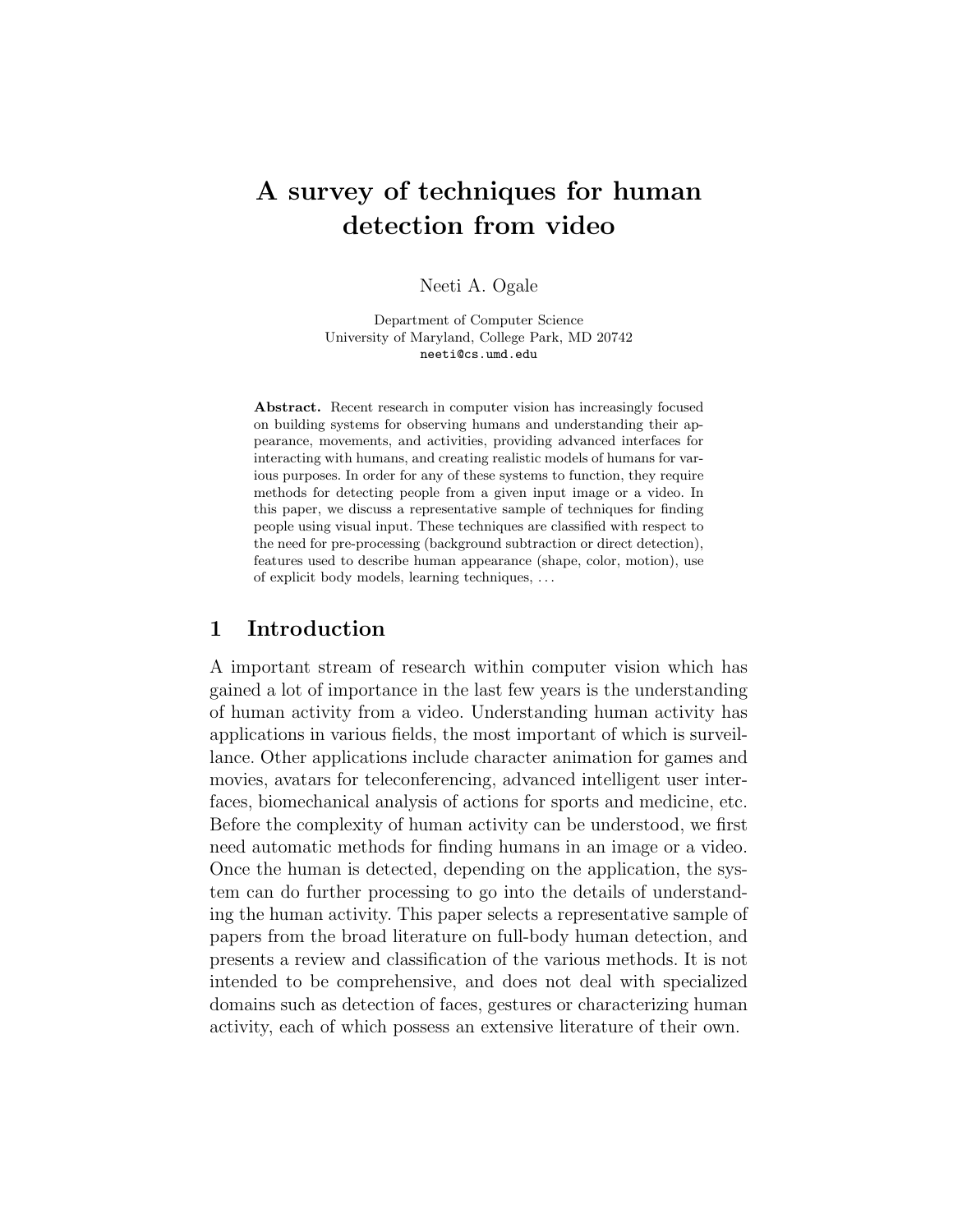## 2 Classification overview

Our problem is to find people in a given video (or an image). The relevant literature can be divided into techniques which require background subtraction or segmentation and techniques which can detect humans directly from the input without such pre-processing.

Background subtraction techniques usually find the foreground object from the video and then classify it into categories like human, animal, vehicle etc., based on shape, color, or motion or other features. Here, we review the following techniques which perform human detection after background subtraction (see Table 1).

| Paper                  | Background subtraction Human feature |                 |
|------------------------|--------------------------------------|-----------------|
| Wren et al. [1997]     | Color/Ref. image                     | Color, contour  |
| Beleznai et al. [2004] | Color/Ref. image                     | Region model    |
| Haga et al. [2004]     | Color/Ref. image                     | $F1-F2-F3$      |
| Eng et al. $[2004]$    | Color/Ref. image                     | Color           |
| Elzein et al. $[2003]$ | Motion/Frame diff.                   | Wavelets        |
| Toth and Aach [2003]   | Motion/Frame diff.                   | Fourier shape   |
| Lee et al. $[2004]$    | Motion/Frame diff.                   | Shape           |
| Zhou and Hoang [2005]  | Motion/Frame diff.                   | Shape           |
| Yoon and Kim [2004]    | $Motion + Color$                     | Geom. Pix. Val. |
| Xu and Fujimura [2003] | Depth                                | Motion          |
| Li et al. $[2004]$     | Depth                                | Shape           |
| Han and Bhanu [2003]   | Infrared                             | $IR + color$    |
| Jiang et al. [2004]    | Infrared                             | $IR + color$    |

Table 1. Methods using background subtraction

Direct techniques operate on (features extracted from) image or video patches and classify them as human or non-human. We can also classify techniques based on the features which are used to classify a given input as human or not. These features include shape (in the form of contours or other descriptors), color (skin color detection), motion, or combinations of these. Here is a list of the techniques we review (see Table 2).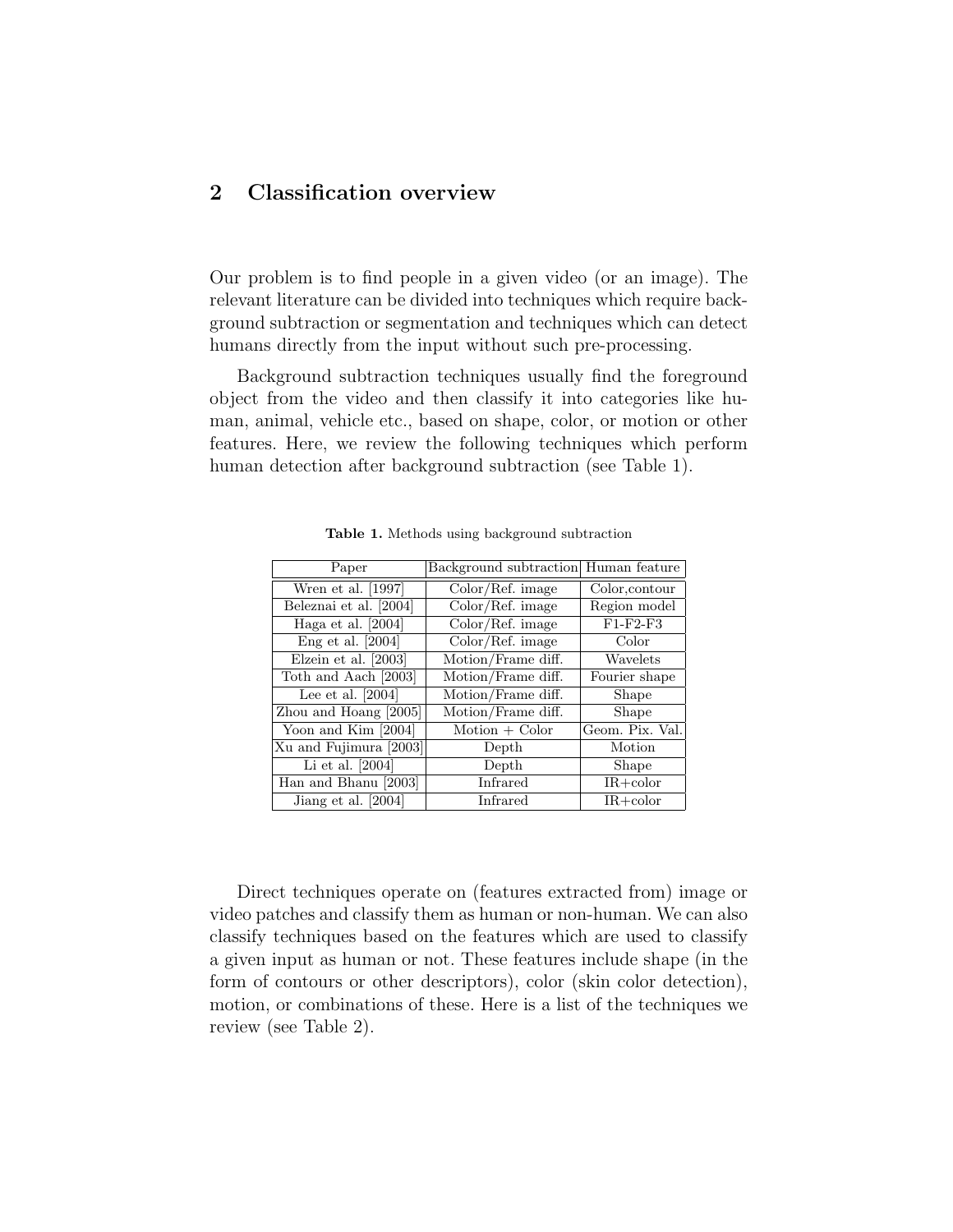Table 2. Methods based on direct detection

| Paper                       | Human model        | Classifier                        |
|-----------------------------|--------------------|-----------------------------------|
| Cutler and Davis [2000]     |                    | Periodic Motion Motion similarity |
| Utsumi and Tetsutani [2002] | Geom. Pix. Val.    | Distance                          |
| Gavrila and Giebel [2002]   | Shape template     | Chamfer dist.                     |
| Viola et al. $[2003]$       | shape+motion       | Adaboost cascade                  |
| Sidenbladh $\sqrt{2004}$    | Optical flow       | SVM (RBF)                         |
| Dalal and Triggs [2005]     | Hist. of gradients | SVM (Linear)                      |

### 3 Techniques using background subtraction

#### 3.1 Wren et al. [1997]

This paper describes the real-time Pfinder system for detecting and tracking humans. The background model uses a gaussian distribution in the YUV space at each pixel, and the background model is continually updated. The person is modeled using multiple blobs with spatial and colors components and the corresponding gaussian distributions. Since the blob is dyanamically changing, its spatial parameters are constantly estimated with a Kalman filter. Then, for each image pixel, the method evaluates the likelihood that it is part of the background scene or the blob. Each pixel is then assigned to the blob or the background in the maximum a posteriori (MAP) sense, followed by simple morphological operations. After this step, the statistical models for the blob and background texture are updated. Person blob models are initialized using a contour detection step which attempts to locate the head, hands and feet. Hand and face blobs are initialized with skin color priors. This system is geared toward finding a single human, and makes several domain-specific assumptions. It was tested in several HCI scenarios and is real-time.

#### 3.2 Beleznai et al. [2004]

This paper treats the intensity difference between an input frame and a reference image as a multi-modal probability distribution, and mode detection is performed by using mean shift computation. The mean shift computation is performed in a fast way using integral images or summed area tables, which gives the method real-time performance in a manner which is independent of the size of the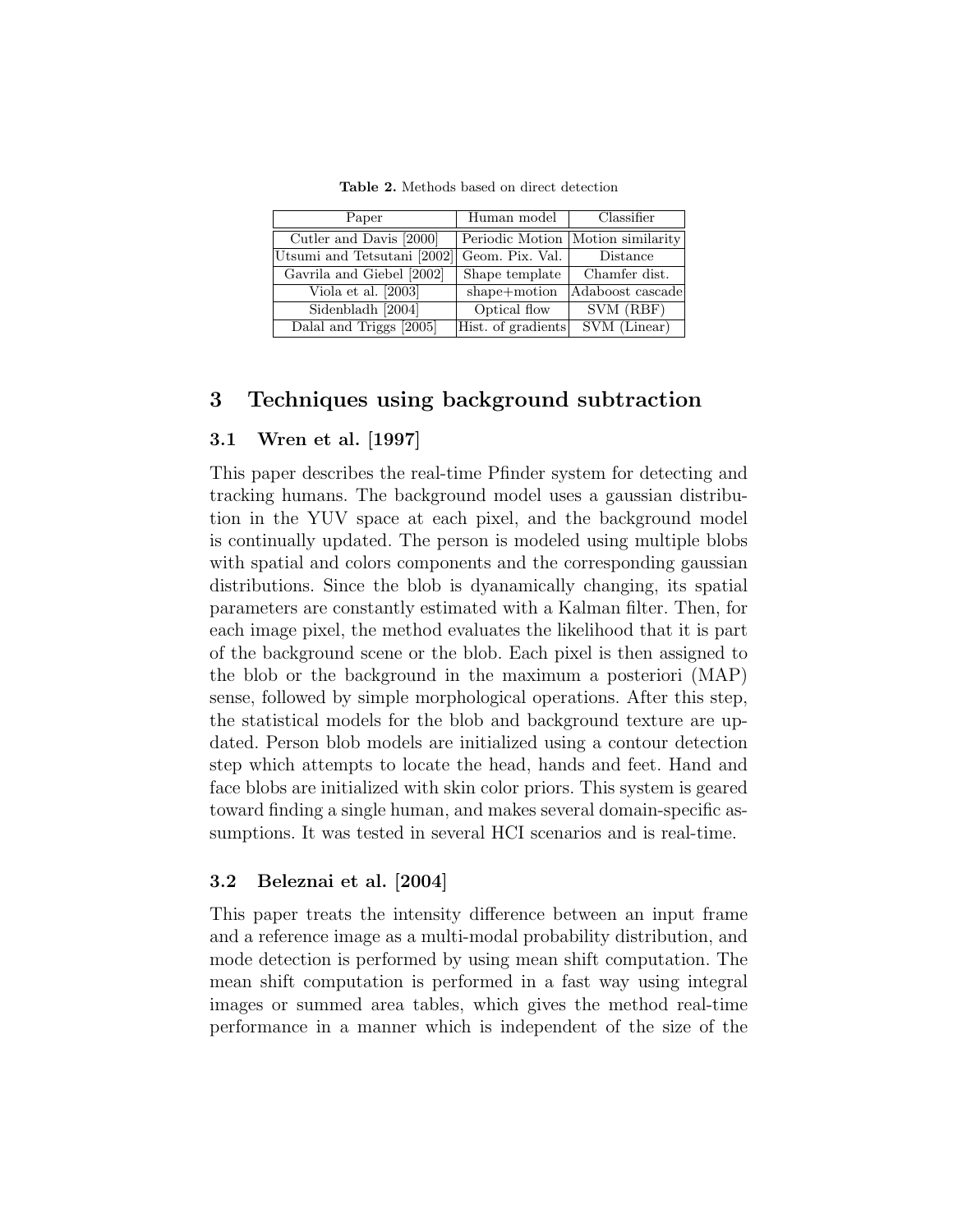window used. The mode detection procedure is able to locate isolated humans, but for separating partially occluded and grouped humans, a model-based validation process is used. The human model is very simple and consists of three rectangular regions. Within each cluster of humans, a maximum likelihood configuration of humans is identified.

### 3.3 Haga et al. [2004]

In this paper, a moving object is classified as human based on the spatial uniqueness of the image motion (called criterion F1 by the authors), temporal uniqueness of the human motion (F2), and the temporal motion continuity (F3). First, the moving object is detected by background subtraction, and then F1, F2, and F3 are evaluated. The spatial uniqueness of image motion is a measure of uniformity of local motion within a region. Temporal uniqueness is correspondingly defined in the time direction. A linear classifier separates human and non-human data in the F1-F2-F3 space, and is used to classify new input data.

### 3.4 Eng et al. [2004]

This paper proposes a combination of a bottom-up approach based on background subtraction and a top-down approach incorporating a human shape model as a solution to the problems of detecting a partially occluded human and multiple overlapping humans. First, a region-based background model is constructed under the assumption that each region has a multi-variate gaussian probability distribution over the colors. The background models are constructed in a simple manner using a set of background frames which is separated into square blocks using a k-means algorithm. Pixels in a new input image are compared with this background model and classified as foreground or background. The missing foreground parts are added by using color-based head and body detection. Then, a bayesian formulation is applied based on a simple model of the head and body as two ellipses, and all head and body pairs are determined based on the maximum a posteriori. The experiments presented in this paper deal only with a specific domain involving surveillance of a swimming pool.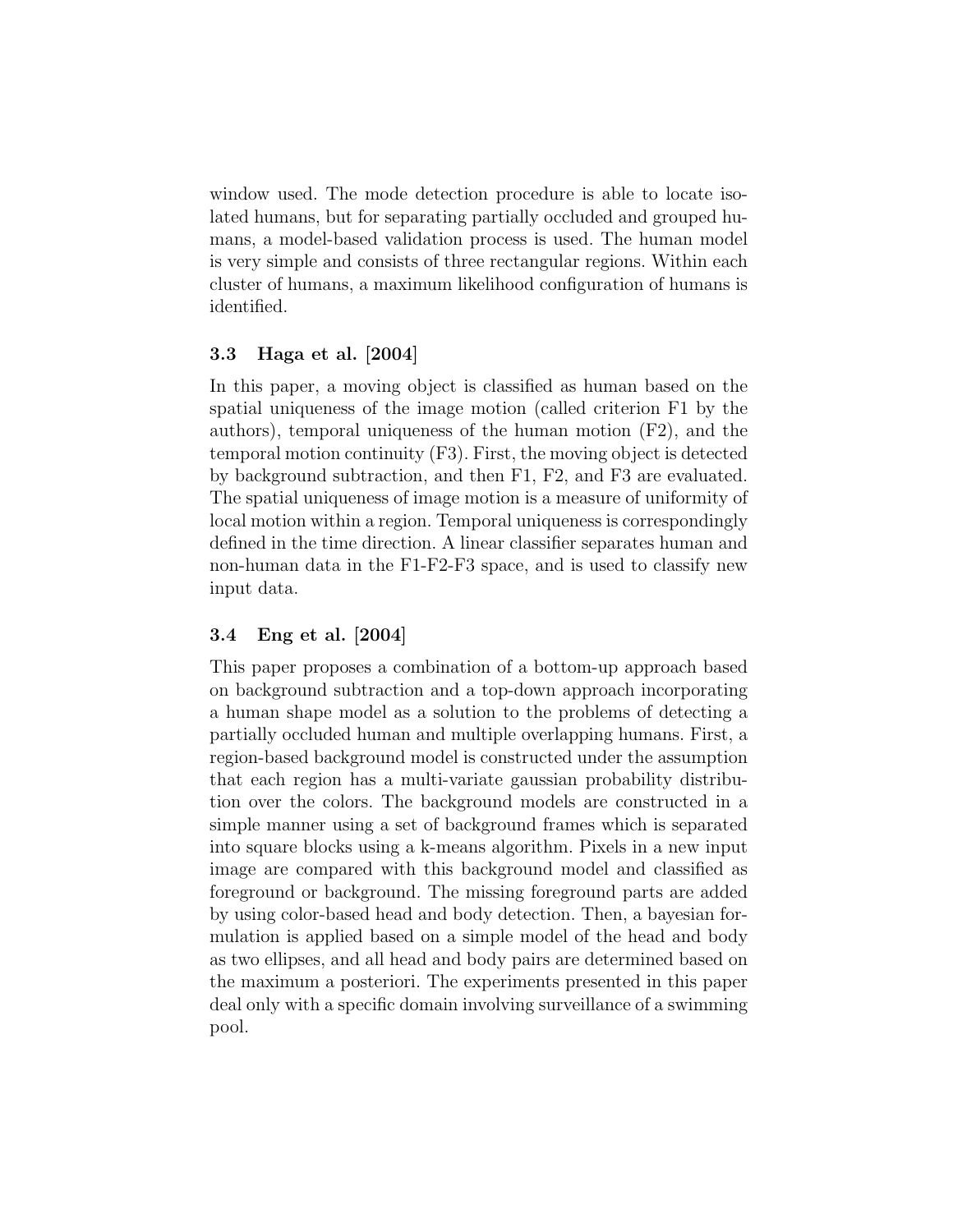#### 3.5 Elzein et al. [2003]

The method in this paper first detects moving objects by computing optic flow only in regions selected by frame differencing. The optic flow velocity is then used to compute a time to collision with respect to a fixed reference point in the image. This is done because the goal is to detect regions which will potentially collide with the vehicle on which the camera is mounted, which is treated as the reference point. Pixels with a small time-to-collision are selected using thresholding, and morphological operations are used to construct groups or blobs of connected pixels. The resulting blobs are reshaped into rectangular regions which are then used for further processing. To determine if a selected rectangular region is a person, the authors train a classifier using wavelet-based features and a template matching scheme. Using a training database of pedestrian images, templates are constructed which are basically a normalized table of wavelet coefficients. The final template consists of a 49 dimensional feature vector, which is compared against a similar feature constructed for each input rectangles. If the number of similar coefficients are greater than a threshold, the rectangle is classified as a pedestrian. Clearly, since the input rectangles may be of different size, the matching is performed at several scales. The proposed method does not have real-time performance.

#### 3.6 Toth and Aach [2003]

The method presented in this paper first performs illuminationinvariant background subtraction by using frame differencing, windowbased sum of absolute differences (SAD) aggregation, and an adaptive threshold. The authors use a Gibbs-Markov random field to create spatially varying thresholds which lead to smooth foreground shapes. The foreground blobs are identified using connected components, and the fourier transform is applied to the boundary shape. By retaining the first ten fourier components, a compact fourier shape descriptor is obtained. The classification of the blobs into human, vehicle or clutter is performed by a four layer feedforward neural network, with fourier descriptors as inputs and classes as outputs. The network is trained using 400 human examples and 400 vehicle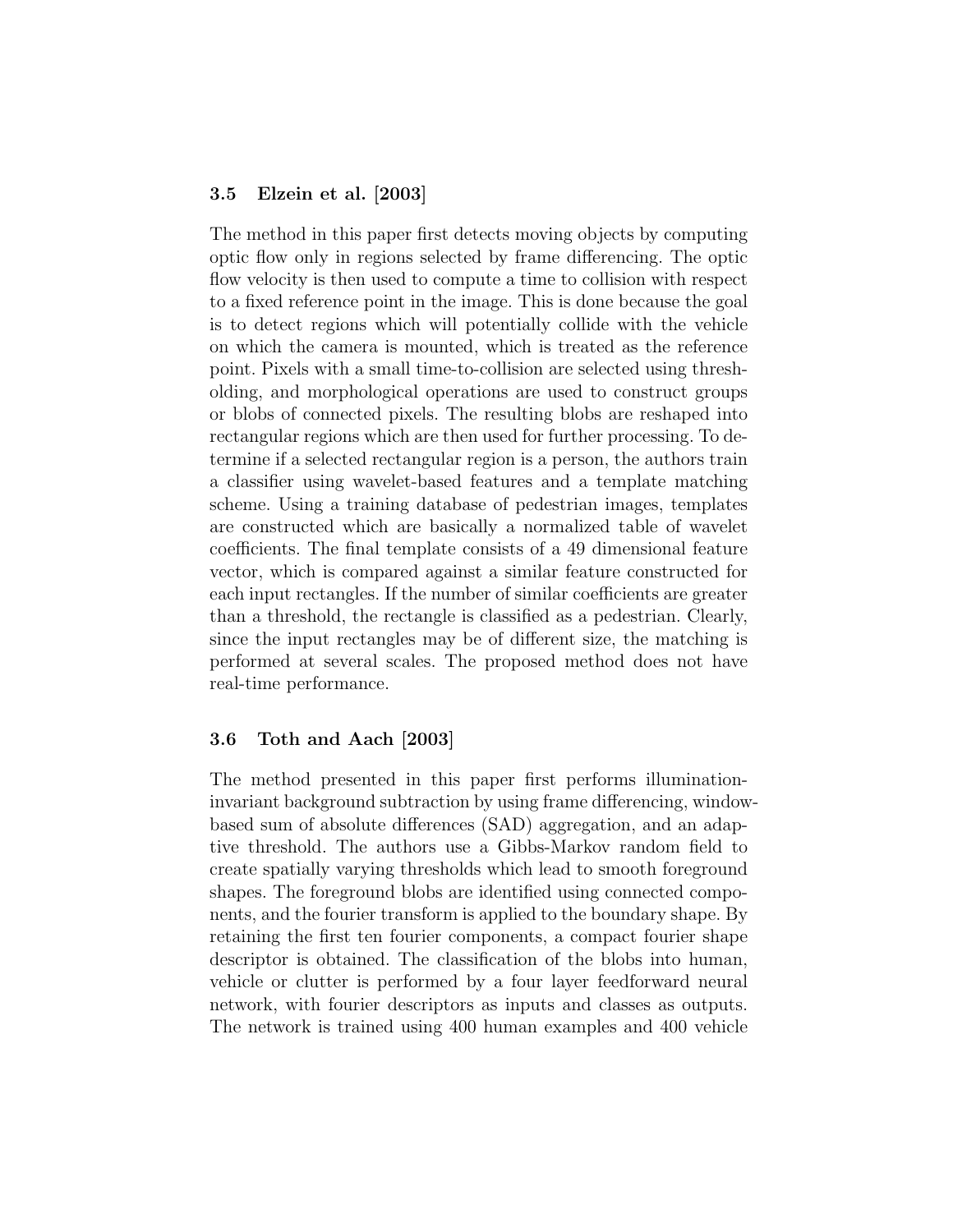examples. The implementation uses OpenCV to achieve near realtime performance.

#### 3.7 Lee et al. [2004]

In this paper, a shape-based approach for classification of objects is used following background subtraction based on frame differencing. The goal is to detect the humans for threat assessment. The target intruder is classified as human or animal or vehicle based on the shape of its boundary contour. The system classifies the contour of the object into different categories using the following procedure. The data points on the contour are reduced by a curve evolution technique which uses a relevance measure to remove vertices from the contour. By this method, the contour is reduced to 60 data points, which basically amounts to a polygon approximation expressed as bend angle vs. normalized length. The similarity between contours is measured using the L2 norm. For this, a new fast matching algorithm is developed, which can be used to classify the object as human, animal or vehicle.

#### 3.8 Zhou and Hoang [2005]

This paper presents a method to detect and track a human body in a video. First, background subtraction is performed to detect the foreground object, which involves temporal differencing of the consecutive frames. After this step, the classification of the object is based on two approaches: the first is a codebook approach, and the second involves tracking of the object and if the object can be tracked successfully, it is considered to be a human. For the first approach, the size of foreground blob is normalized to 20x20, and then a shape feature vector of the foreground object is created. In order to create the shape vector of object, the mask image and boundary of human body are created. The distance from the boundary of human body to the left side of bounding box is used as feature vector. This is compared against the feature vectors of the human images in the codebook. The minimum of all distortions for the all the features vectors in the codebook is found, and that if that is less than threshold, then the object is classified as human. Tracking is based on color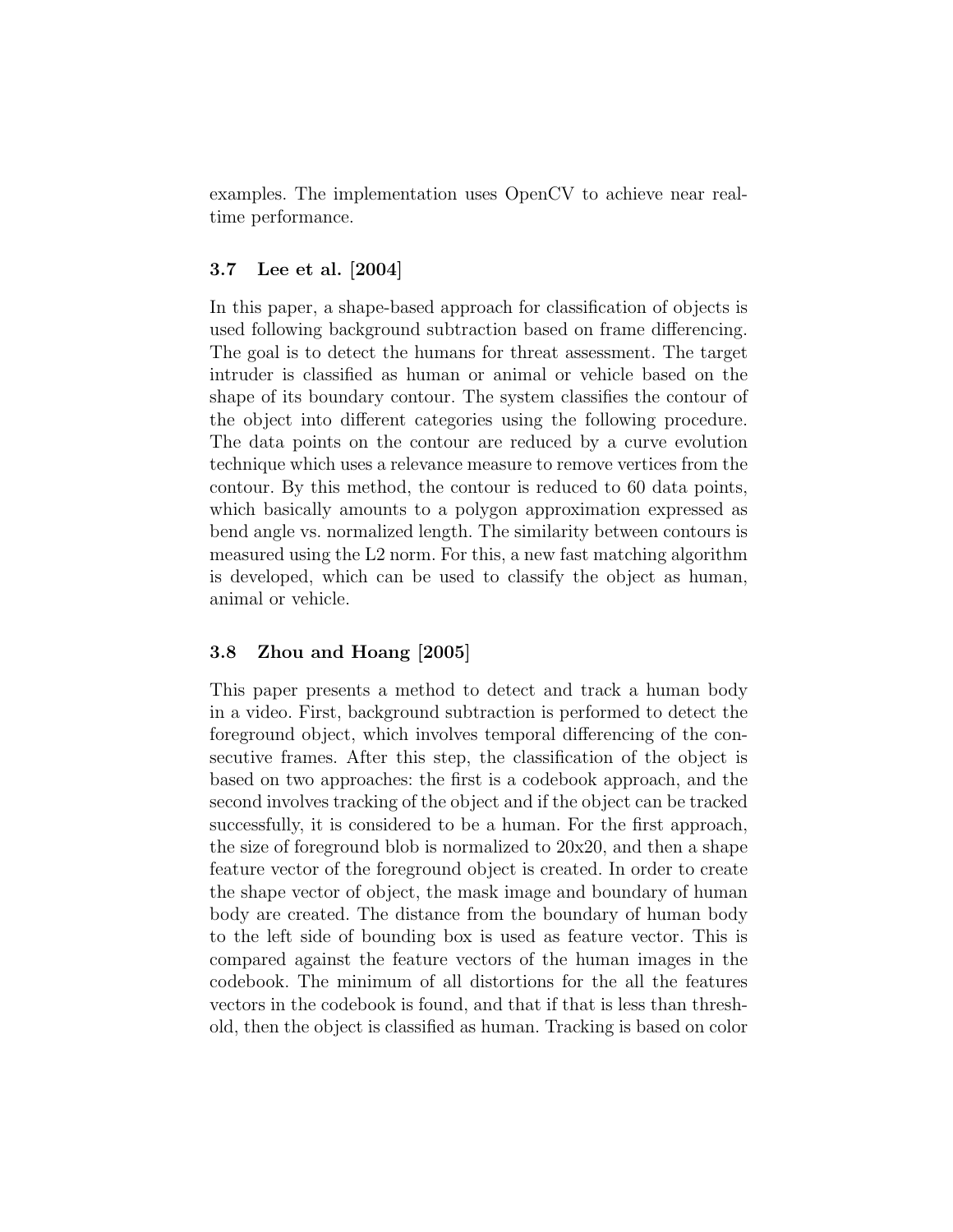histograms, motion and size of the foreground blob. False alarms due to static oscillatory motions are also detected and removed, to handle objects like shaking trees. Other features of the technique include shadow removal.

#### 3.9 Yoon and Kim [2004]

A composite approach is proposed in this paper for human detection, which uses skin color and motion information to first find the candidate foreground objects for human detection, and then uses a more sophisticated technique to classify the objects. After the candidate human regions are detected, they are size normalized based on the distance of a point to the centre of gravity in the vertical direction and the starting and ending x-y position in the horizontal direction. The paper only considers the human upper body appearance for the detection. The upper body consist of clothes which have different colors and textures. Thus only a color based approach cannot be used for further classification and a geometric pixel value structure approach is used. The size normalized image is divided into non overlapping subparts and Mahalanobis distance between the blocks is calculated, similar to Utsumi and Tetsutani [2002]. Then, from the distance map images, PCA is performed to reduce the dimensionality and a SVM based classifier is used to classify humans and non-humans. However, no details are given about these steps.

### 3.10 Xu and Fujimura [2003]

The authors present a novel approach to detect the pedestrians, which is shown to work well in a indoor environment. They make use of a new sensing device, which gives depth information along with image information simultaneously. From the depth image, the part of the image between the specified depth values (Dmin and Dmax) is selected. After this, preprocessing on this image is performed which eliminates background areas like walls. This is done based on the fact that these background objects are large textureless areas of the image and they are usually partially present in the selected area between Dmin and Dmax. A split and merge algorithm is then used to perform segmentation by depth slicing which splits the depth layers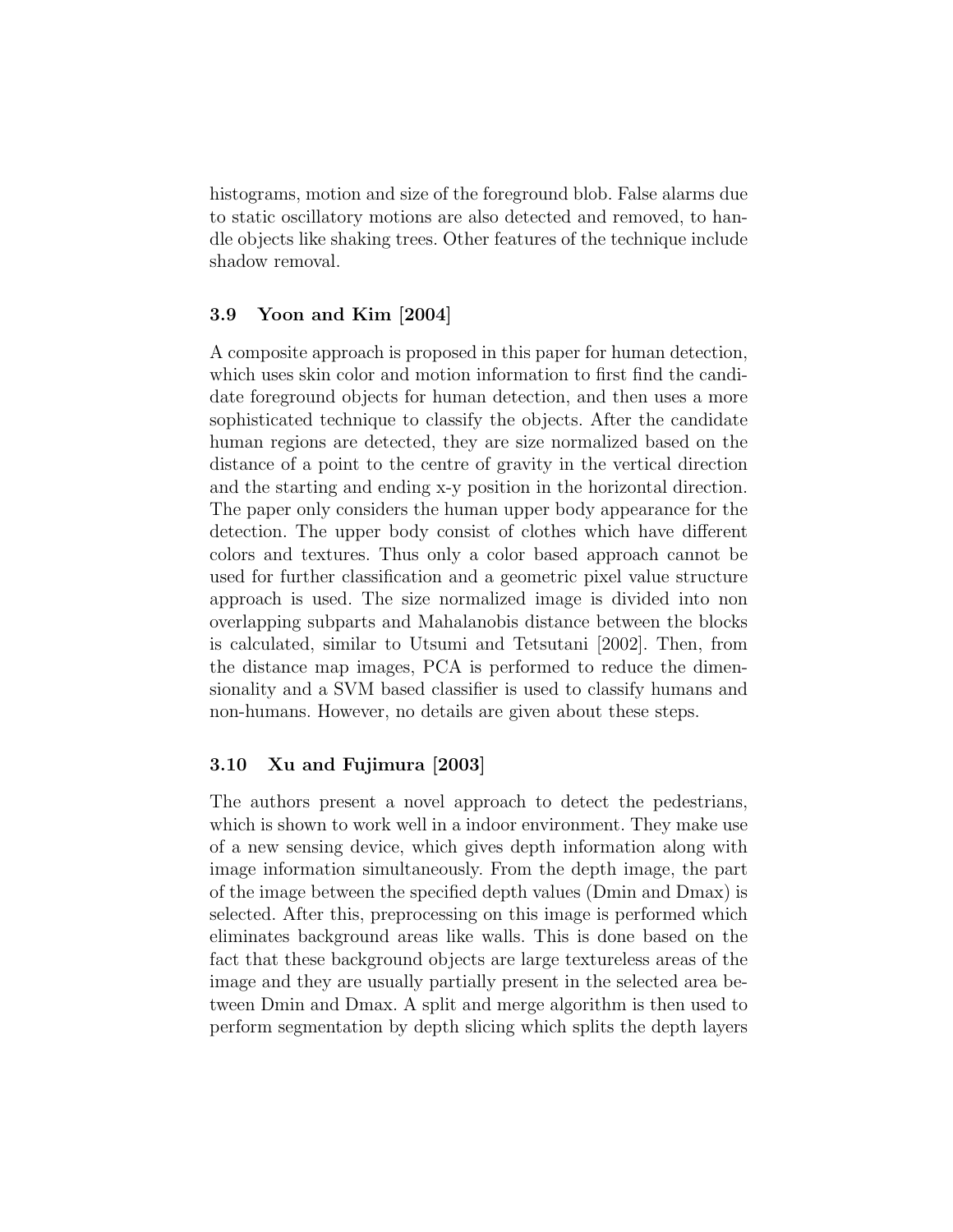and then regions are merged based on depth continuity. By this step, objects including humans and other objects like foreground furniture are detected. To classify the detected objects, an ellipse is fitted to the objects. This eliminates the non-human objects and also for the humans detects the torso, eliminating the arms etc. The ellipse is iteratively shrunk till it is completely fitted inside the silhouette. To differentiate between humans and other object like carts, a heuristic based on the movement is used. In case of a human, the top part of the ellipse moves slowly with small fluctuations, which is not the case with other objects.

### 3.11 Li et al. [2004]

The authors describe the process of object-oriented scale-adaptive filtering (OOSAF) for finding objects of interest and apply it to the problem of detecting humans close to a camera, and to the problem of detecting multiple people in crowds. The OOSAF method uses the disparity map obtained from a stereo camera setup to estimate the scale at which filtering will be performed. For finding humans close to the camera, a histogram of the disparity is used as an input to OOSAF to select a scale, followed by filtering which isolates blobs. Bounding boxes are placed around the blobs followed by the application of a standard deformable template to prune the blobs. The method is applied in a similar manner to detect heads in a crowd scenario.

### 3.12 Han and Bhanu [2003]

In this paper, the authors propose to use infrared  $(IR)$  camera in conjunction with a standard camera for detecting humans. The cameras are mounted close to each other and observe the same scene from a similar viewpoint. Actually, the approach is not human specific, but will detect any moving object which has a thermal signature. First, background subtraction is performed independently in the color camera and the IR camera by using a gaussian probability distribution to model each background pixel. The detected foreground from the two cameras is registered using a hierarchical genetic algorithm, and the two registered silhouettes are then fused together into the final estimate.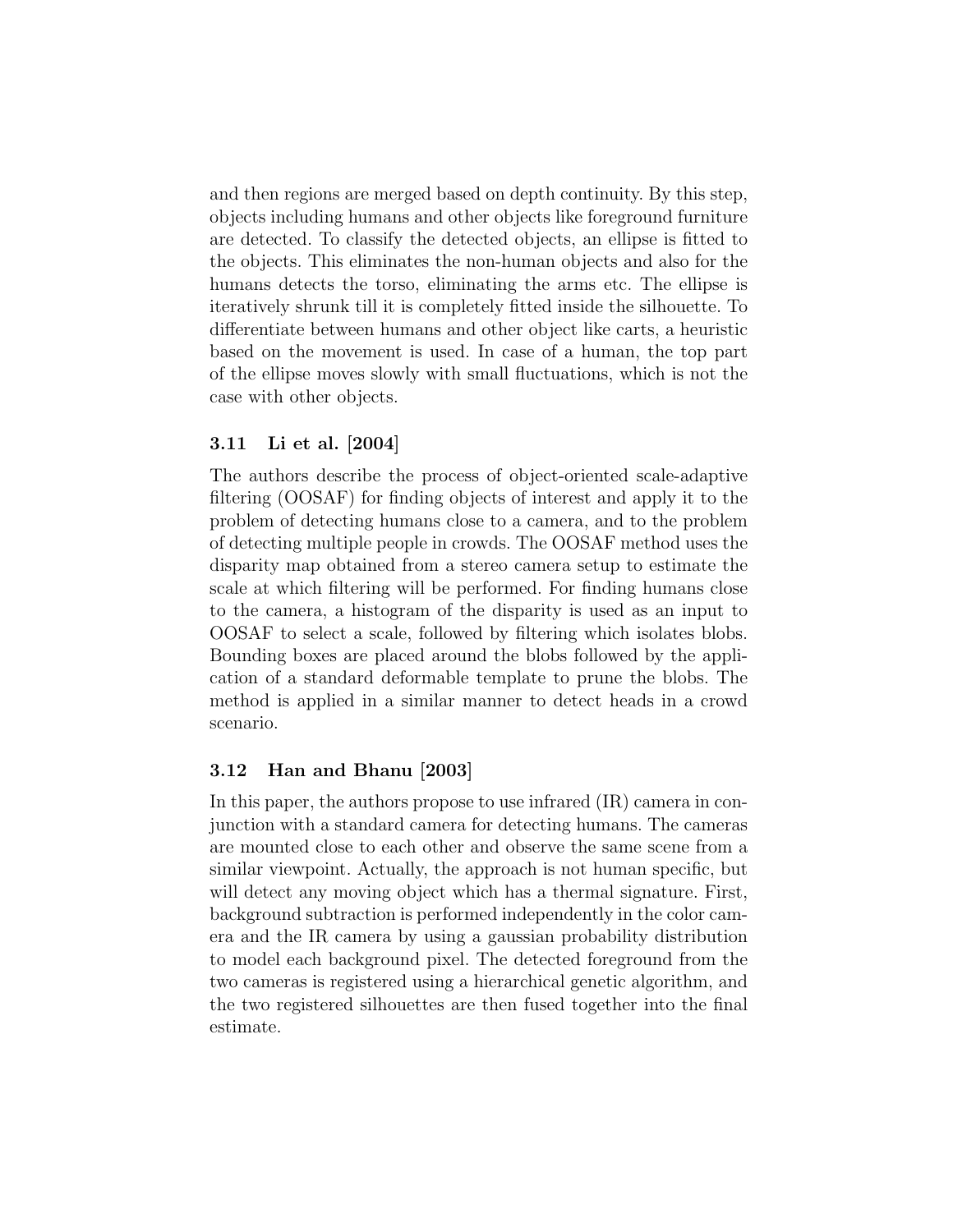#### 3.13 Jiang et al. [2004]

This approach is based on fusion of infrared (IR) images with images from a regular camera. Humans display a characteristic signature in IR images due to their skin temperature, but these images typically have low contrast. They can be fused with images from a standard camera to obtain superior detection results. The proposed method first computes pixel saliencies in the two images (IR and visible) at multiple scales, and fusion is performed based on relative saliencies in the two images (called the perceptual contrast difference in the paper).

### 4 Direct detection

#### 4.1 Cutler and Davis [2000]

The techniques in this paper focus on detecting periodic motions and is applicable to the detection of characteristic periodic biological motion patterns such as walking. The video from a moving camera is first stabilized and frame differencing and thresholding is performed to detect independently moving regions. Morphological operations are then used to obtain a set of tracked objects. Each segmented object is aligned along the time axis (to remove translation, and its size is also made constant across time. The object's temporal selfsimilarity matrix is computed by using similarity measures (such as correlation) which is periodic for periodic motions. Time-frequency analysis based on the short-time Fourier transform (STFT) is applied and autocorrelation is used for robust periodicity detection and analysis. A lattice fitting method is used to classify human, animal and vehicle, and the experiments demonstrate that the technique can distinguish the motion of a human from a dog. Not only is the system capable of detecting periodic human motion, but it also has knowledge of the period which is useful for extracting more information about gait such as stride length. The system performance is real-time.

### 4.2 Utsumi and Tetsutani [2002]

This paper uses the fact that the relative positions (geometric distances) of various body parts are common to all humans, although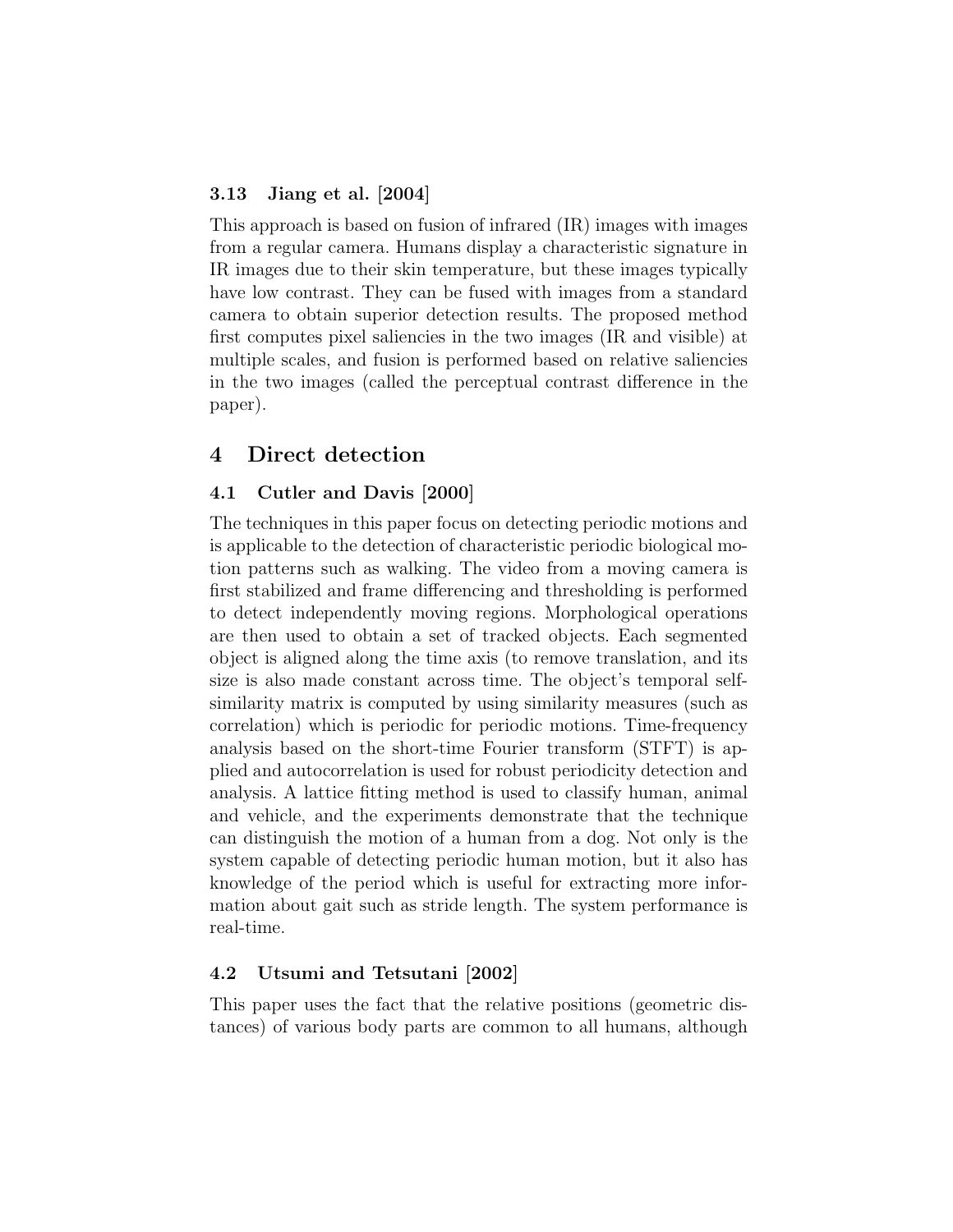the pixel values may vary because of the clothes or the illumination. The technique uses a structure known as the distance map which is built by taking an image of a human and breaking it into MxN blocks. A distance matrix of size MN x MN is then computed in which each element expresses the distance between color distributions present in a pair of blocks. Then, using such distance maps for a large database of human and non-human images, a statistical model is built for distance maps of each type, which consists of the average and covariance matrix for each block. The two distributions are compared using Mahalanobis distance and are found to be very similar except for a few elements. These few elements specify a data projection matrix which is the model used for recognition. Given a new input image, image patches at multiple locations and scales are compared to the model and a threshold is used to classify a patch as human or non-human.

### 4.3 Gavrila and Giebel [2002]

This paper deals with the challenging scenario of a moving camera mounted on a vehicle. Shape-based template matching is performed based on the Chamfer distance. A hierarchical tree of templates is constructed from a set of templates, which allows for efficient matching. This hierarchy is constructed automatically using partitional clustering, and each cluster is represented by a prototype. While matching, the process starts at the root and works its way towards the leaves to find a best matching template based on the chamfer distance. If the distance is greater than a set threshold for a given node, the search does not propagate to its child nodes. Thus, the matching is efficient. The authors also include a second verification state based on a neural network architecture which operates on rectangular patches detected by the previous template matching stage. The method also includes a Kalman filter based tracker for taking advantage of the temporal information for filling in missed detections. The paper reports results on a large testbed.

### 4.4 Viola et al. [2003]

This paper deals with the direct detection of humans from static images as well as video using a classifier trained on human shape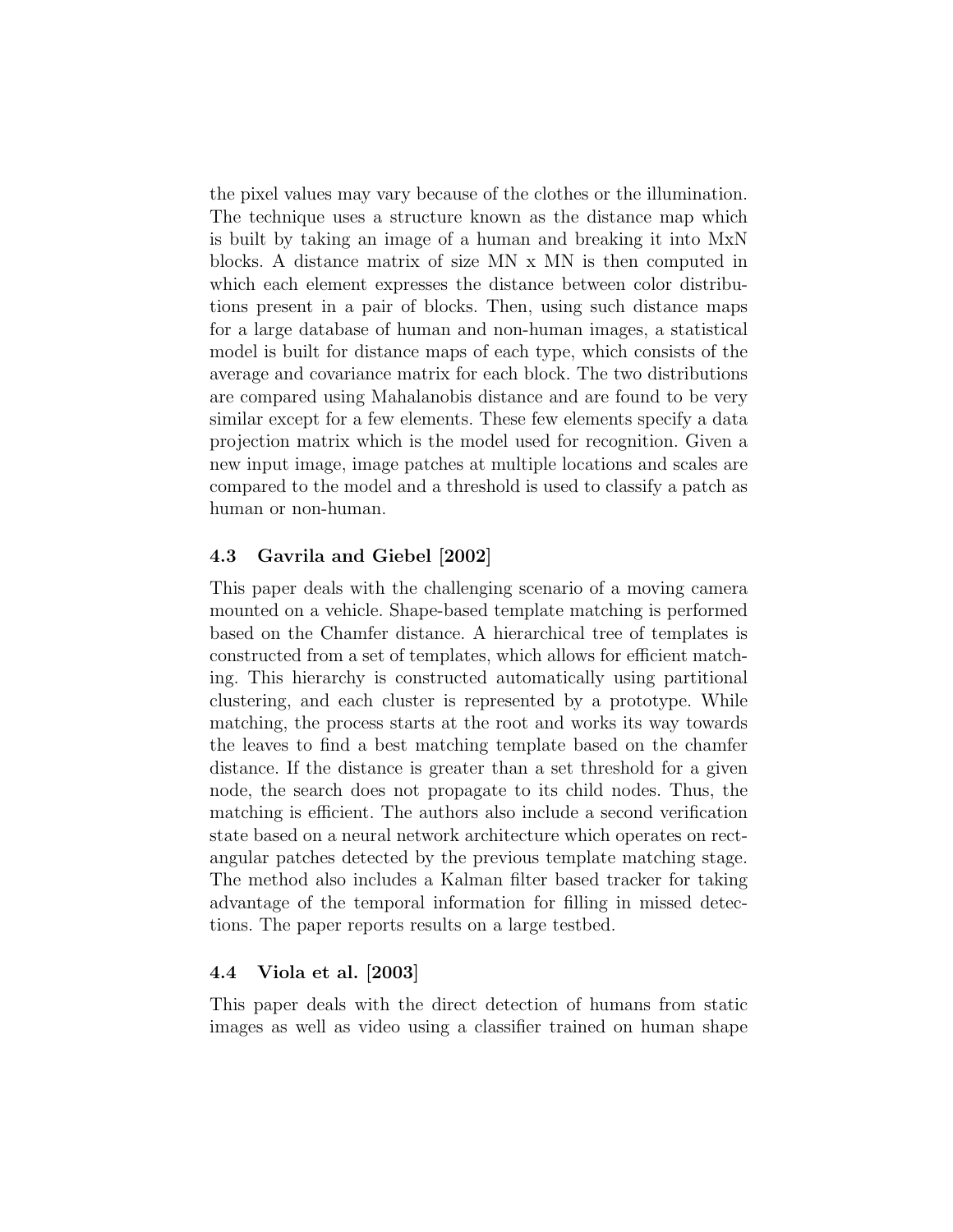and motion features. The training dataset consists of images and videos of human and non-human examples. The paper restricts itself to the case of pedestrians (where humans are always in upright walking poses). The static detector uses images as inputs and efficiently extracts simple rectangular features using integral images. A cascade of classifiers is created to achieve superior detection and low false positives. Each stage of the classifier is trained on true and false positives from the previous stage using Adaboost to select weak classifiers (which are the simple rectangular features mentioned earlier). The dynamic detector is similarly trained using a combination of static and motion rectangular features. Both detectors are fast and provide good detection results on a large pedestrian dataset.

### 4.5 Sidenbladh [2004]

This paper focuses on human motion patterns for robust detection since they are relatively independent of appearance and environmental factors. The authors also observe that it is harder for a person to camouflage motion but easier to change appearance. The technique is based on collecting examples of human and non-human motion and computing optic flow. A support vector machine (SVM) with a radial basis function (RBF) kernel is trained on the optic flow patterns to create a human classifier. The resulting classifier can be applied to a new input video at multiple positions and scales, followed by pruning of detections with large overlap. The method is not suitable for detecting partially occluded humans.

### 4.6 Dalal and Triggs [2005]

The highlight of this paper is that it uses a histogram of gradients as the feature space for building a classifier. It uses the fact that the shape of a object can be well represented by a distribution of local intensity gradients or edge directions. This is done by dividing the image in small spatial parts (cells) and finding the histograms of edge orientations over all the pixels of the cell. The combined histogram entries form the feature representation after local contrast normalization in overlapping descriptor blocks. The authors experiment with several orientation and spatial binning resolutions and normalization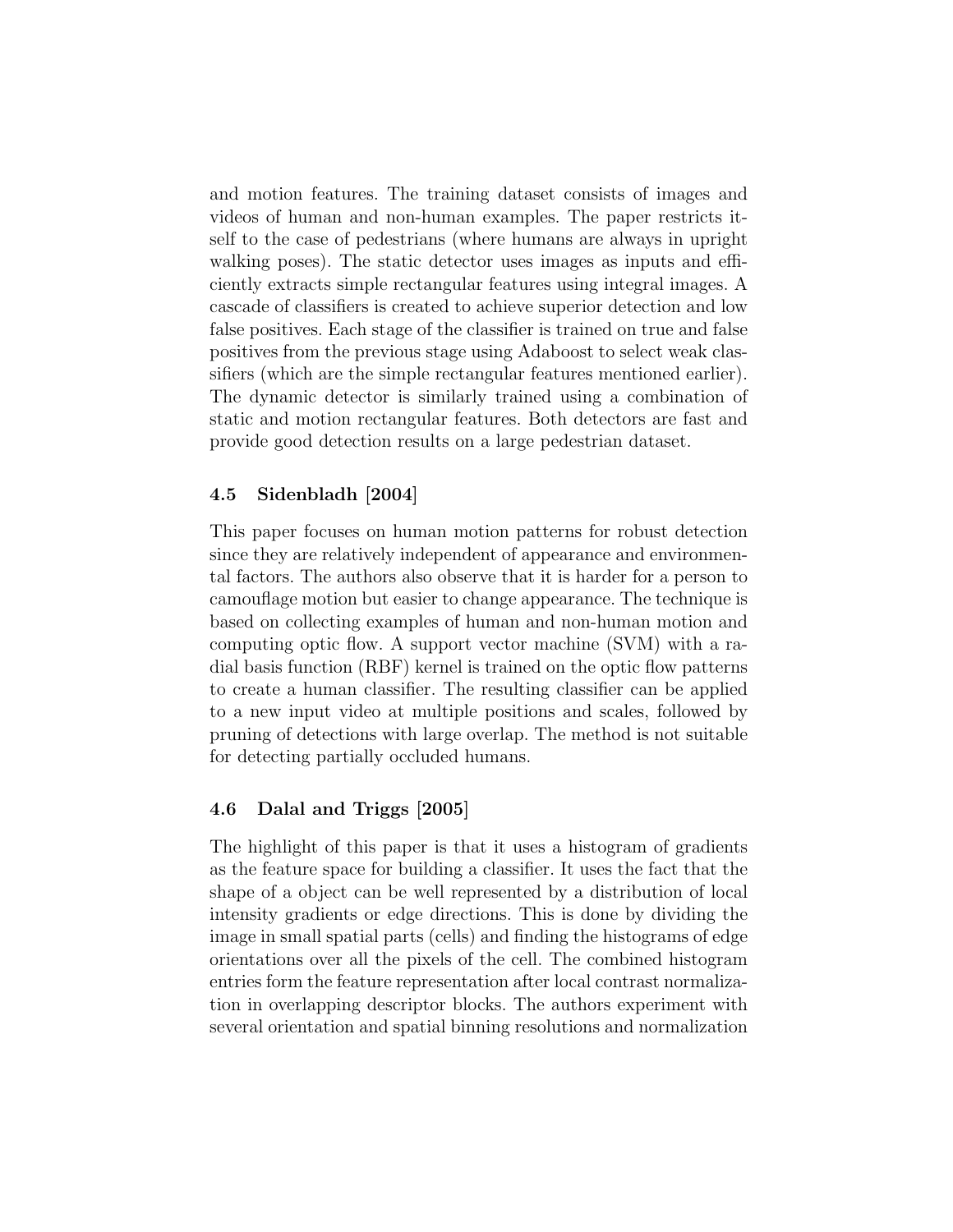schemes to obtain the maximum performance. For classification, a dataset of human and non-human examples is created, and a linear classifier is trained using SVM on the gradient histogram features from the two classes. This classifier can then be applied to a new input image at several scales for detecting humans.

### 5 Summary

We have discussed several methods in the recent literature for human detection from video. We have organized them according to techniques which use background subtraction and those which operate directly on the input. In the first category, we have ordered the techniques based on type of background subtraction used and the model used to represent a human. In the second category, we have ordered the techniques based on the human model and classifier model used. Overall, there seems to be an increasing trend in the recent literature towards robust methods which operate directly on the image rather than those which require background subtraction as a first step.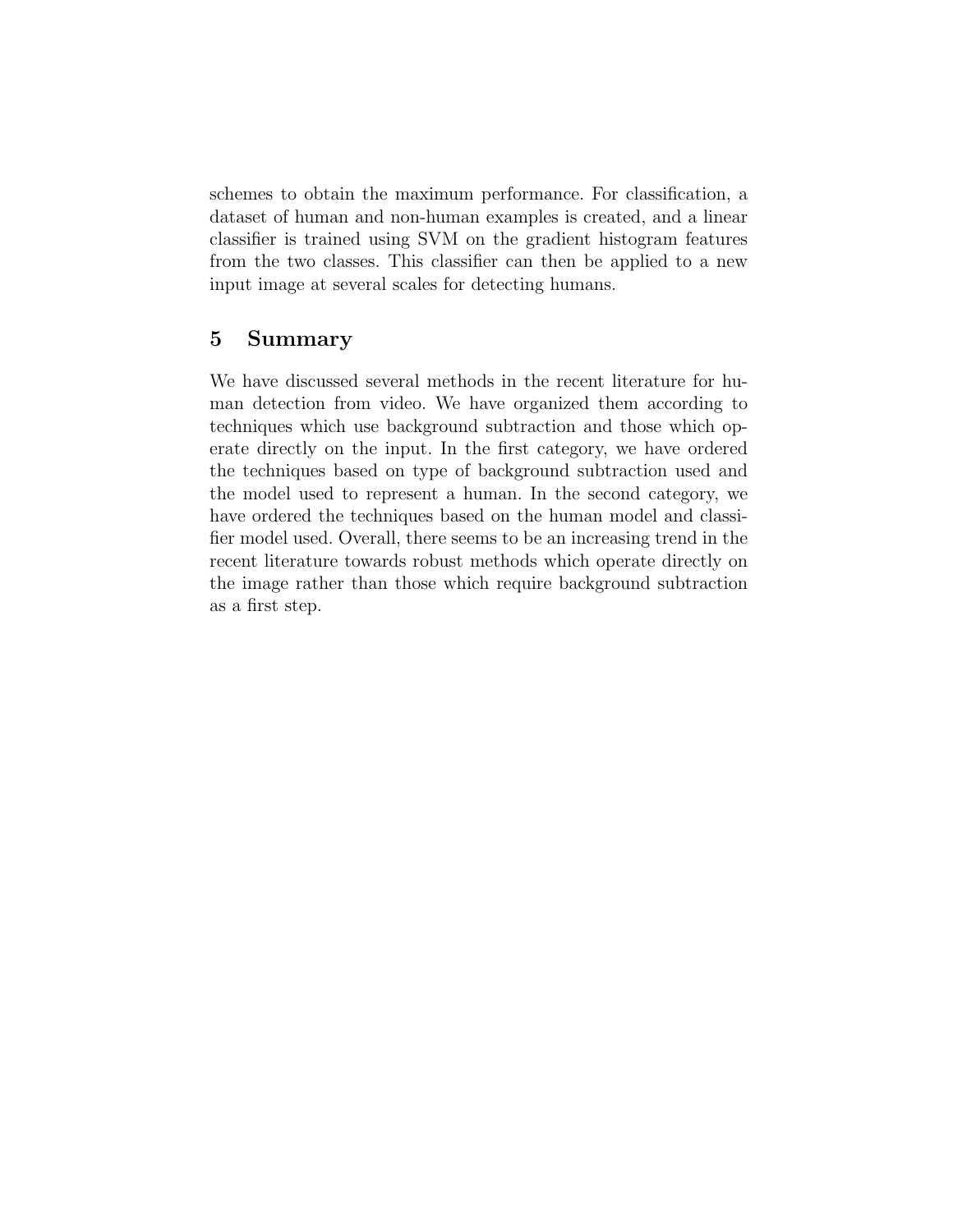# Bibliography

- C. Beleznai, B. Fruhstuck, and H. Bischof. Human detection in groups using a fast mean shift procedure. International Conference on Image Processing, 1:349–352, 2004.
- R. Cutler and L. S. Davis. Robust real-time periodic motion detection, analysis, and applications. IEEE Transactions on Pattern Analysis and Machine Intelligence, 22(8):781–796, 2000.
- Navneet Dalal and Bill Triggs. Histograms of oriented gradients for human detection. IEEE Computer Society Conference on Computer Vision and Pattern Recognition, pages 1063–6919, 2005.
- H. Elzein, S. Lakshmanan, and P. Watta. A motion and shapebased pedestrian detection algorithm. IEEE Intelligent Vehicles Symposium, pages 500–504, 2003.
- H. Eng, J. Wang, A. Kam, and W. Yau. A bayesian framework for robust human detection and occlusion handling using a human shape model. International Conference on Pattern Recognition, 2004.
- D. M. Gavrila and J. Giebel. Shape-based pedestrian detection and tracking. IEEE Intelligent Vehicle Symposium, 1:8–14, 2002.
- T. Haga, K. Sumi, and Y. Yagi. Human detection in outdoor scene using spatio-temporal motion analysis. International Conference on Pattern Recognition, 4:331–334, 2004.
- Ju Han and B. Bhanu. Detecting moving humans using color and infrared video. IEEE International Conference on Multisensor Fusion and Integration for Intelligent Systems, 30:228–233, 2003.
- Lijun Jiang, Feng Tian, Lim Ee Shen, Shiqian Wu, Susu Yao, Zhongkang Lu, and Lijun Xu. Perceptual-based fusion of ir and visual images for human detection. International Symposium on Intelligent Multimedia, Video and Speech Processing, pages 514–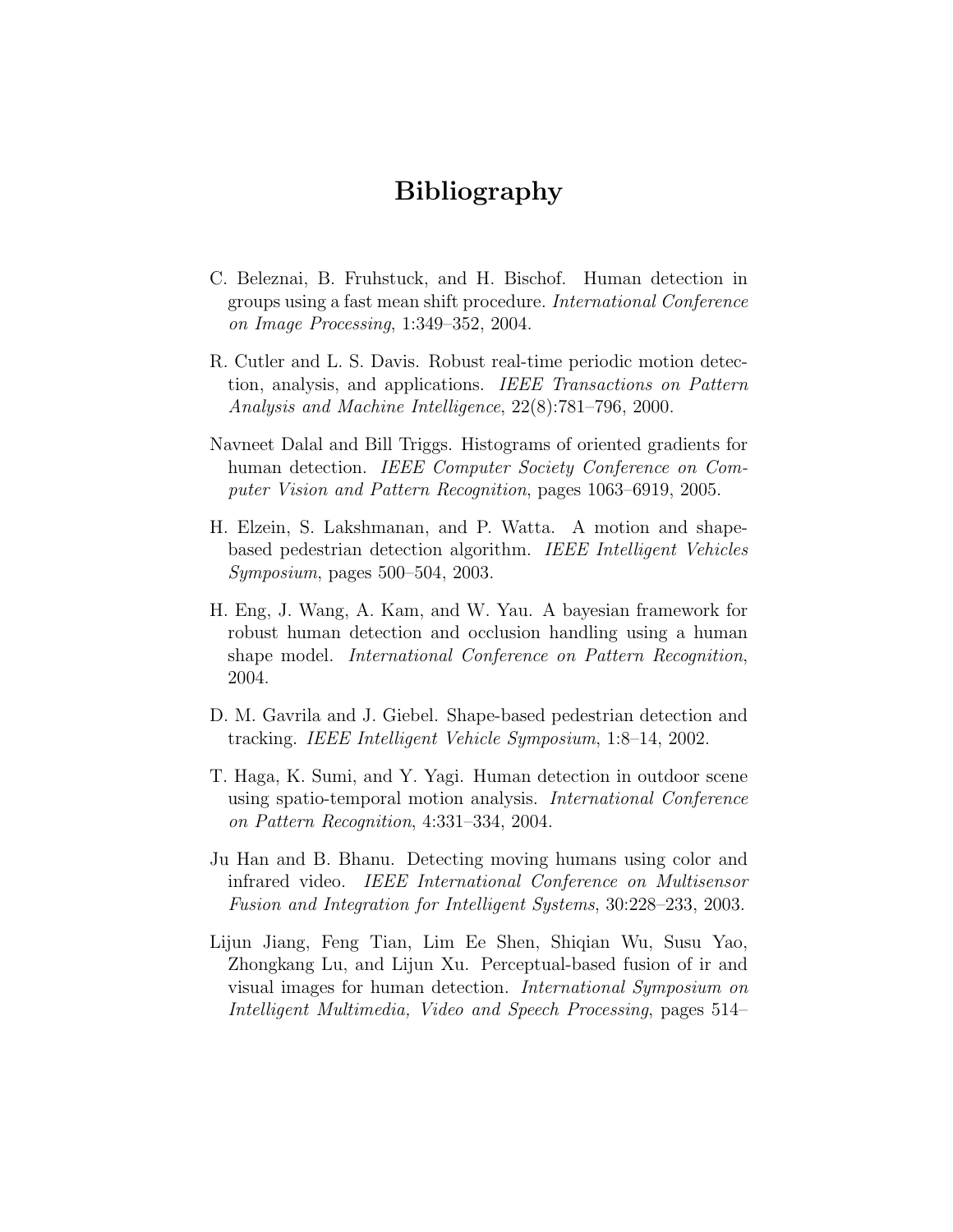517, 2004.

- D. J. Lee, P. Zhan, A. Thomas, and R. Schoenberger. Shape-based human intrusion detection. SPIE International Symposium on Defense and Security, Visual Information Processing XIII, 5438: 81–91, 2004.
- Liyuan Li, Shuzhi Sam Ge, T. Sim, Ying Ting Koh, and Xiaoyu Hunag. Object-oriented scale-adaptive filtering for human detection from stereo images. IEEE Conference on Cybernetics and Intelligent Systems, 1:135–140, 2004.
- H. Sidenbladh. Detecting human motion with support vector machines. Proceedings of the 17th International Conference on Pattern Recognition, 2:188–191, 2004.
- D. Toth and T. Aach. Detection and recognition of moving objects using statistical motion detection and fourier descriptors. International Conference on Image Analysis and Processing, pages 430– 435, 2003.
- Akira Utsumi and Nobuji Tetsutani. Human detection using geometrical pixel value structures. Fifth IEEE International Conference on Automatic Face and Gesture Recognition, page 39, 2002.
- P. Viola, M. J. Jones, and D. Snow. Detecting pedestrians using patterns of motion and appearance. IEEE International Conference on Computer Vision, 2:734–741, 2003.
- C. R. Wren, A. Azarbayejani, T. Darrell, and A. P. Pentland. Pfinder: real-time tracking of the human body. IEEE Transactions on Pattern Analysis and Machine Intelligence, 19(7):780– 785, 1997.
- Fengliang Xu and Kikuo Fujimura. Human detection using depth and gray images. EEE Conference on Advanced Video and Signal Based Surveillance, pages 115–121, 2003.
- Sang Min Yoon and Hyunwoo Kim. Real-time multiple people detection using skin color, motion and appearance information. In-